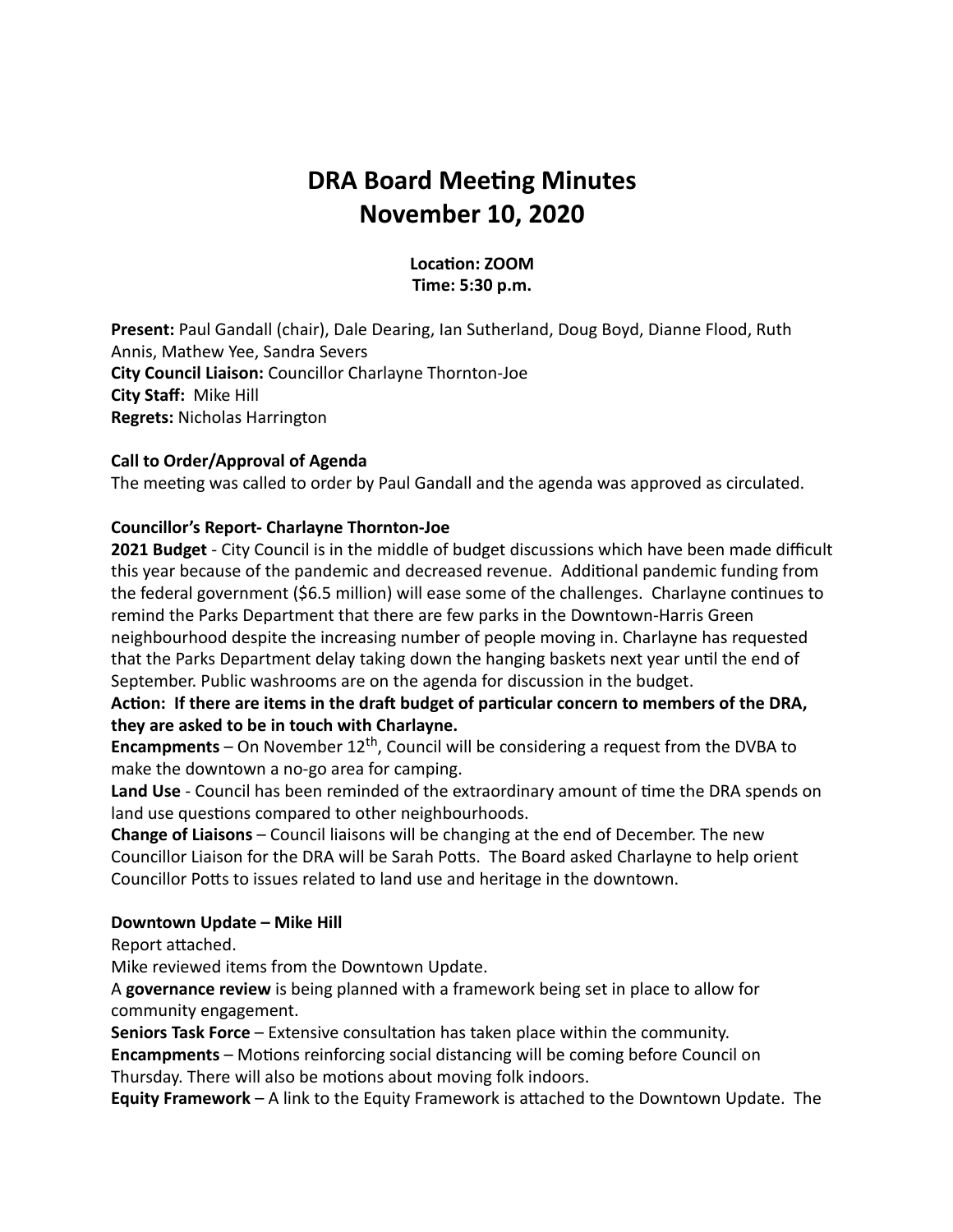need for an equity framework was sparked by conversations about the future of the Crystal Pool and action by North Park Neighbourhood Association supported by the DRA.

**South Broad Street** –The business community is discussing permanently closing this section of the street (outside of Pagliacci's Restaurant). It has been closed to street traffic this summer and the businesses on the street have appreciated the placemaking efforts and increase in foot traffic. Overhead lighting will go in next week to further animate the space.

**Tiny Home Project** – This is also under discussion at City Hall.

## **Business Arising from the Minutes**

**Update: Issue resolved Great Neighbourhood Grants -**Dianne asked for a list of residents who had made **1)** application to the program so that the DRA can connect and support

# The Board discussed the recommendations of the Governance Committee regarding the hiring of staff support to expand board capacity. Update: See attached Governance Committee report. Issue resolved. **2)** Governance Committee Report – Dianne

### A list of candidates running in the municipal by-election will be finalized by November  $6<sup>th</sup>$ . Doug has tweaked the questions that the DRA created prior to COVID. Update: The questions have been produced and Doug will send them to candidates **this week. Issue resolved. 3)** Questions for Upcoming Municipal By-election - Doug

# 4) Victoria Community Association Network (VCAN) Paul

There has been a request to the DRA to consider providing administration of the insurance policy covering the six community associations which do not have property. Fairfield currently provides this service.

**Update: Paul discussed the situation with Mathew and they agreed that the DRA does not have capacity to take on this role without financial support from the City for staffing. Issue resolved.**

# **5)** Urban Ecology and Agriculture Committee (UEAC)

Yates Street Community Garden has received a \$1,500 Great Neighbourhood grant to build boulevard boxes in front of the garden. The steering committee will be having a land acknowledgement sign designed for the garden with the funds remaining in the grant. Dianne reminded Nicholas that money had already been transferred from the TRC grant to the Yates Street Garden for this purpose.

**Update: Dianne has talked to Janet Strauss of the Yates Street Community Garden for** suggestions about next steps. Issue resolved.

# **6)** Community Engagement Committee (CEC)

Dale reported that the CEC is working towards an interactive rather than static website design. They are recommending the hiring of a professional website designer to facilitate this process.

# Update: The quote has been received and an initial payment for work has been made. **Issue resolved.**

# **7)** Bastion Square Mural

There was Board discussion about whether or not to write a letter in support of Charlayne's motion. Given the lack of time available to debate the issue, it was agreed that individual members of the DRA could respond, as appropriate, but no letter would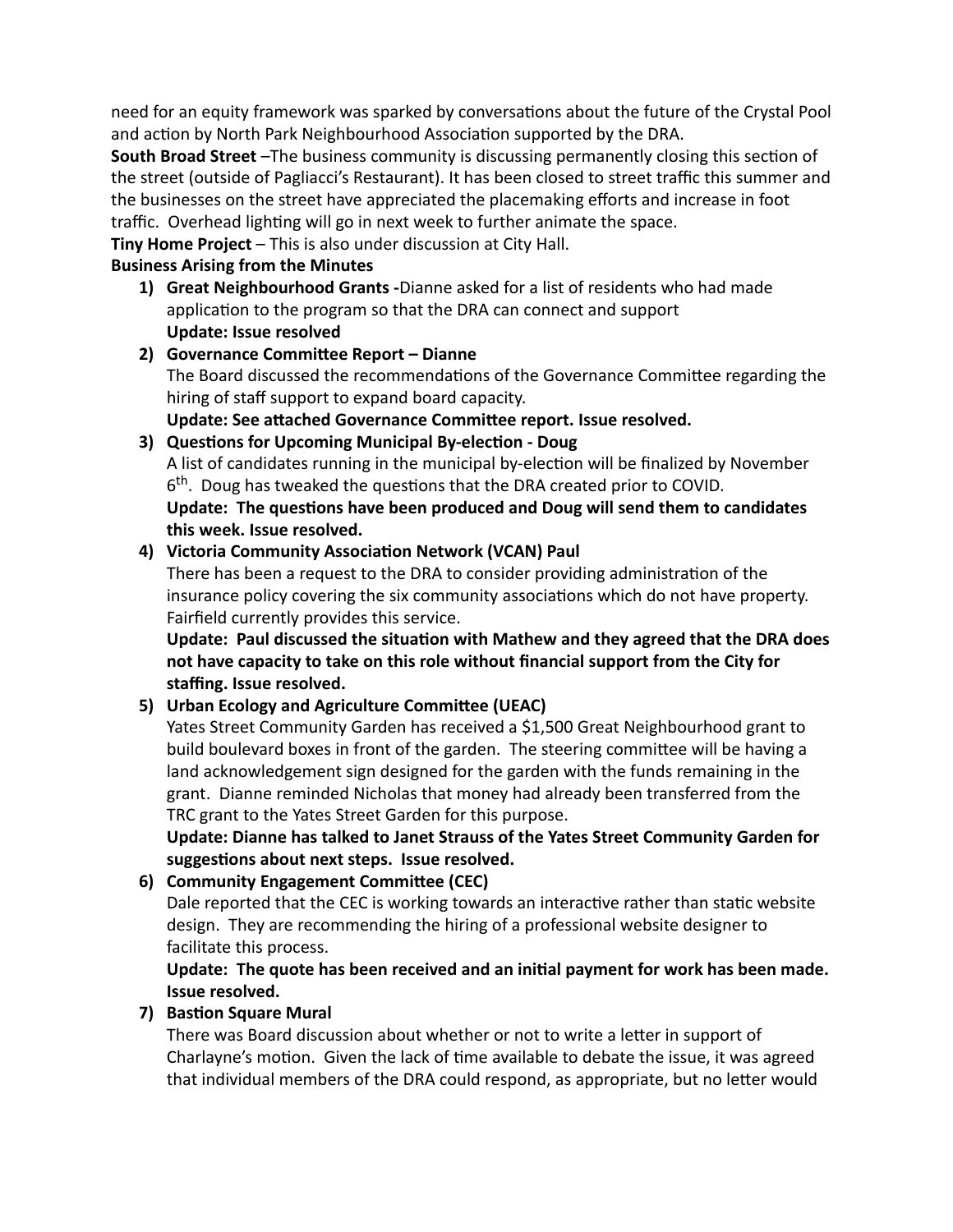be sent from the organization. **Update: This item is outstanding.**

### **Questions on Standing Committee Reports**

1) Land Use Committee (LUC) Ian (report attached)

There is still concern about the CALUC process and the delays in getting reports to ensure adequate public engagement. Ian is working to get information about the proposed **TELUS project**, TELUS has asked for an OCP amendment. Unless there is a compelling reason for this request, the Land Use Committee will not support the amendment.

**550 Pandora** - Charlayne did not participate in the conversation about 550 Pandora due to a possible perception of conflict as she is a member of the Chinese Freemasons.

2) Urban Livability Committee (ULC) Sandra

There were no updates.

## **3)** Urban Ecology and Agriculture Committee (UEAC)

Nicholas was absent so there was no update.

VCAN townhalls are being planned to interview candidates for the municipal byelection. 4) **Communications/Membership Committee (CMC**) Doug (report attached)

**5) Community Engagement Committee (CEC)** Dale (report attached)

#### **External Meeting Reports**

## 1) Victoria Community Association Network (VCAN) Paul/Ian

There are ongoing conversations about governance. In conversations about land use, Paul requested that a member of the Land Use Committee also participate on VCAN to provide technical expertise.

Action: Ian will find someone from Land Use to also attend.

#### 2) Late Night Advisory Committee (LNAC) Paul

Venues in the entertainment district are concerned about safety. The perception is that the streets are not safe for staff or customers.

Council has requested the development of a sexual violence prevention policy. Staff will be developing a geographical analysis of the downtown determining areas which are hospitality priority areas, residential priority areas and those that are mixed use. This analysis will provide direction for determining noise tolerance levels and late night closing times.

The meeting was adjourned at 6:45 p.m.

# **Next Meeting will be a socially distanced ZOOM party on December 8, 2020 5:30 p.m.**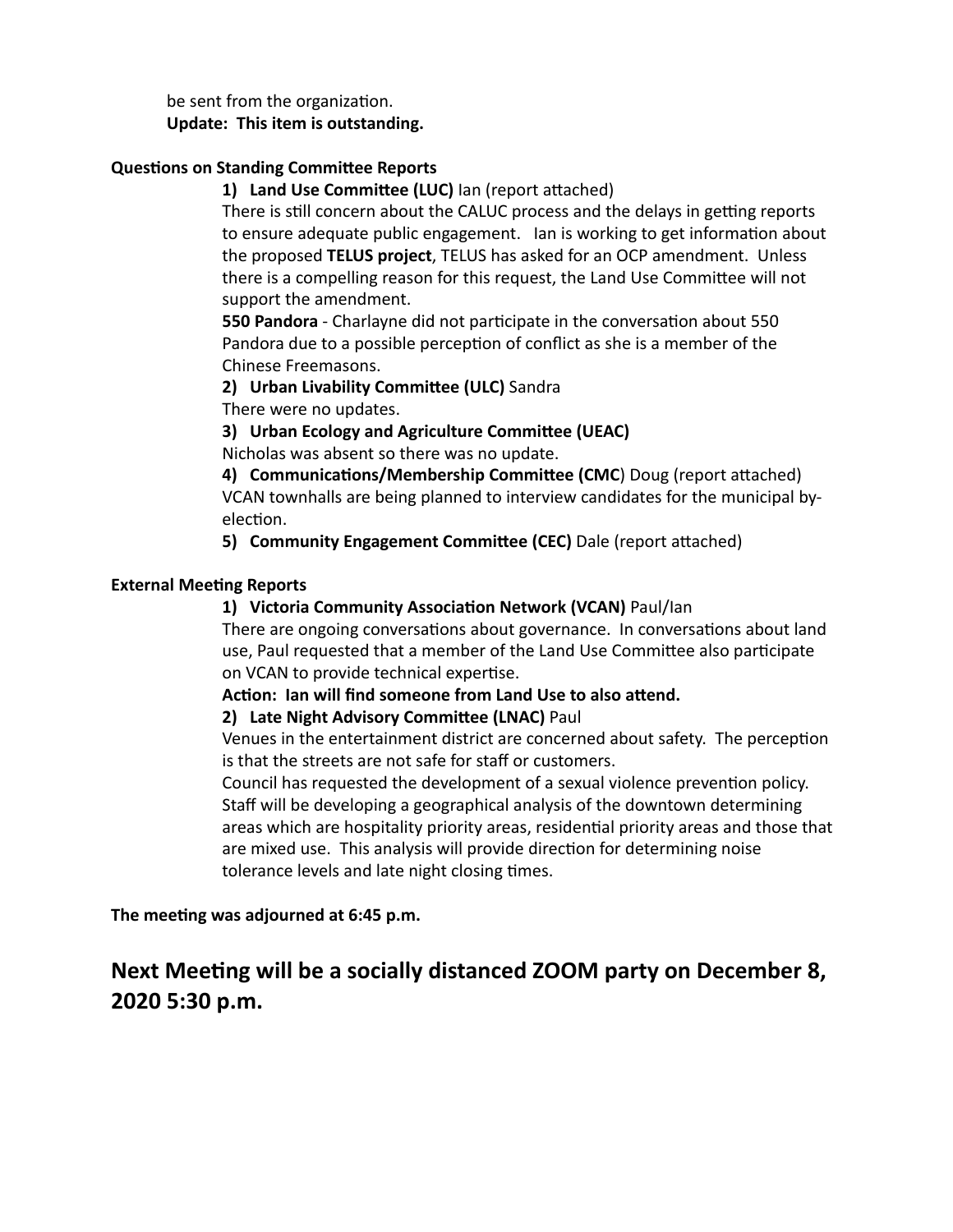# **Governance Committee Report – November 2020**

**Summary:** The Committee is continuing to work on completing a strategic grant application for 2021 funding of a pilot program to hire a part-time Community Engagement Coordinator (CEC). One of the CEC's priority tasks will be to locate a physical space for the DRA.

The Committee anticipates submitting the application in early- to mid-December, well in advance of the City deadlines. Charlayne's insights will be solicited prior to finalization and submission.

Of note: the City has amended its strategic funding to add a focus on resilience to deal with impacts and consequences of Covid-19. Also, the media reports the City has been awarded \$6.5M in federal and provincial support to off-set Covid-19 related losses, which may (indirectly) impact the amount of grant funds available.

# **Background**:

- The Committee contracted with Erin Henneberry, an experienced grant application writer and former Recreation Program and Volunteer Coordinator with Oaklands Neighbourhood Association, to assist in writing the grant application.
- A first draft was prepared and reviewed and commented on by the Committee and a second draft has been prepared.
- Mike Hill provided his insights and comments on the first and second drafts, which include:
	- o the need to use the formal application form
	- $\circ$  a reminder to bring the application within the City's strategic plan priorities, noting one of the strategic plan actions includes "to explore partnerships to create a home base for the DRA",
	- <sup>o</sup> the need to be focused and realistic in the ask, with clear goals and measurable outcomes.
- Mike also provided links to all of the 2020 applications, together with the review committee's assessments of and comments on those applications.
- Dianne is now reviewing the 2020 applications and the review committee's comments, with a view to further revising our application, to enhance its success, especially in developing measurable goals.
- The revised second draft is hopefully to be submitted to the Committee on November 17.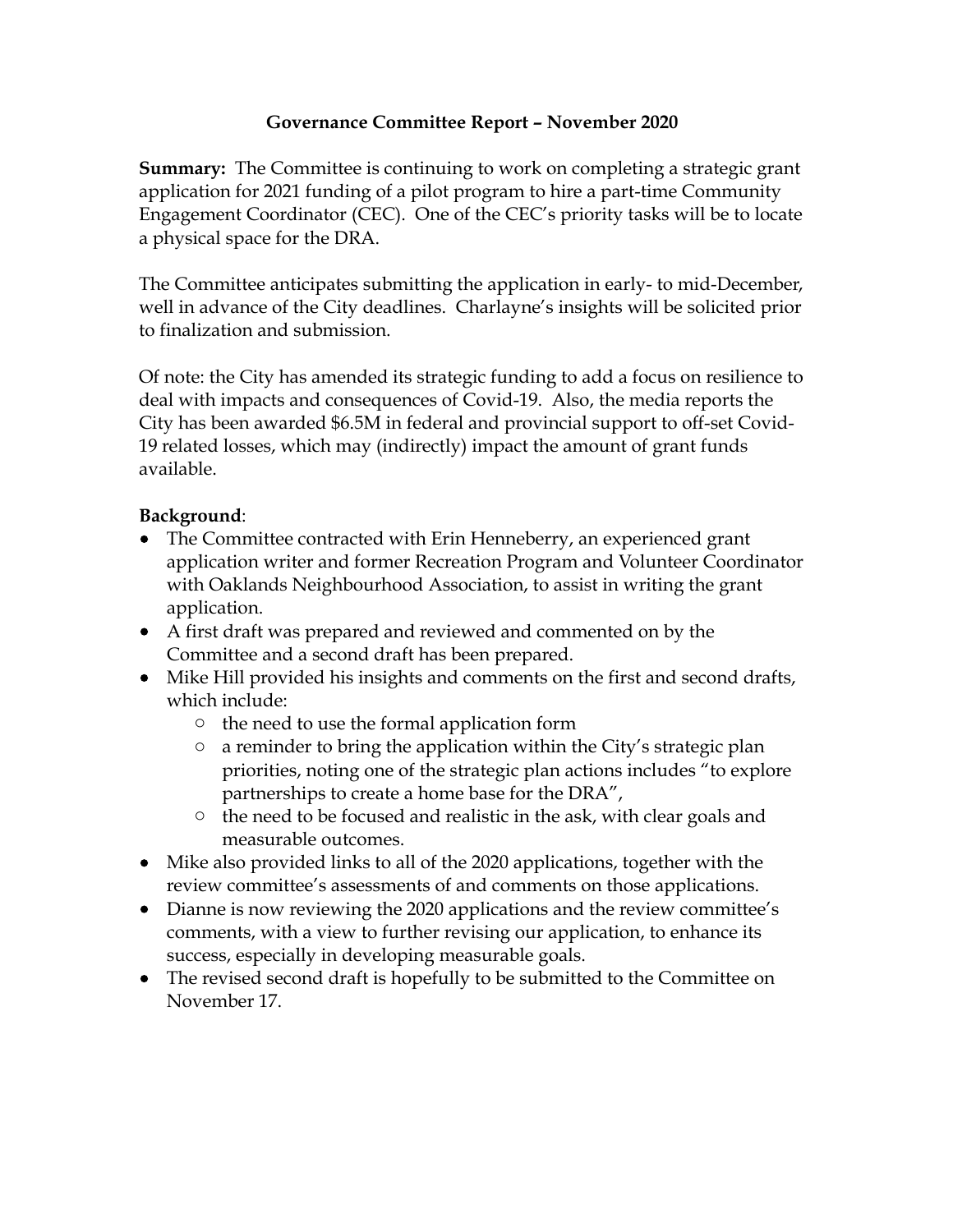# **2020 NOV Project List for Board Meeting DRA Land Use Committee Updated 05 NOV 2020**

City of Victoria Development Tracker: https://tender.victoria.ca/webapps/ourcity/prospero/search.aspx

#### Blue font=new content

#### **LUC: Current**

- 1. 1106 Blanshard St, Montrose Winter Garden Hotel David Fullbrook with D'Ambrosio -Site Specific Zone and OCP amendment for Core Business area density. Plan to develop NW corner of Blanshard and Fort. Project proposes unique tower design for modern low-staff hotel catering to tech industry/millennials. Density requested 6.16: 1 from 3.0:1 and requested height of 65.5 m from 43.0m. The remainder of the block, The Montrose Building, will be designated heritage and maintained with residential and small CRUs (which are being renovated as vacancies arise). CALUC meeting held on Wed 29 Jan at 6:30 pm at the Christ Church Cathedral Chapter Room. CALUC letter to be sent. Status: Plans posted 04 Aug 2020. Application Review by City on 05 Aug 2020. New plans prepared and zoom meeting scheduled for CALUC members on 12 Nov 2020.
- 2. 579-585 Johnson St Hartwig Industries w Studio 531 architects BP with Variance. From Applicant: Massing studies are all within the 3:1 density allowed in the Old Town zone. Leave intact the historic alleyway to the rear of the site that has been there from the 1870's. Leave the Cameron building at 579 Johnson intact with no additions on it, with an objective of restoring, seismically updating it, and applying for a heritage designation. Exceed the 15m height allowed for in the zone and would be seeking a variance for this. Site meeting with CALUC scheduled onsite for 10 Nov 2020.
- 3. 611 Chatham St Nicola Wealth Real Estate Development Permit with Variances. LUC members met with David Fawley and Guadalupe Font of Denciti Devt Corp on 12 Aug 2020 to discuss the project. Applicant proposes 5-storey, 274-unit market rental residential with ground floor commercial on 1.5 acres over 9 lots facing Chatham, Herald and Government Sts. Variances for height requested from 15m to 17.34 m for Herald St and 15.81m for Chatham. Central courtyard (82m wide) will provide relief for existing residents at 650 Herald. Mix of units include 35% 2-bdrm and the remaining 1-bdrm + den, 1 bdrm and studio. Wood frame construction. Will meet Schedule C for parking. Parking access off Chatham. Onsite bike storage, storage units for smaller units, & several amenity rooms for residents. Plans and 2 letters posted on DT on 25 Sept 2020. 30-day notice period for comment ended 04 Nov 2020.
- 4. 535 Yates Five Star Permits Development Variance Permit application to vary the sign bylaw. The Sign By-Law for Old Town prohibits signage about the sill of the second storey of buildings. The intent is to avoid a proliferation of signs on the facades of historic buildings. 30-day notice period for comment ended 04 Nov 2020. Letter submitted 23 Oct 2020.
- 5. 749-767 Douglas, Apex Site Telus w Aryze Rezoning for new office building with an OCP amendment for density concurrent and DP w Variance for new office building. On 04 Aug 2020 LUC members met with applicant's rep to review early plans and discuss options for process for a virtual CALUC-type meeting. Another meeting will be required to review revisions and discuss missing information. However, the applicant has not followed up with additional information. Project went to ADP on Wed 23 Sept and was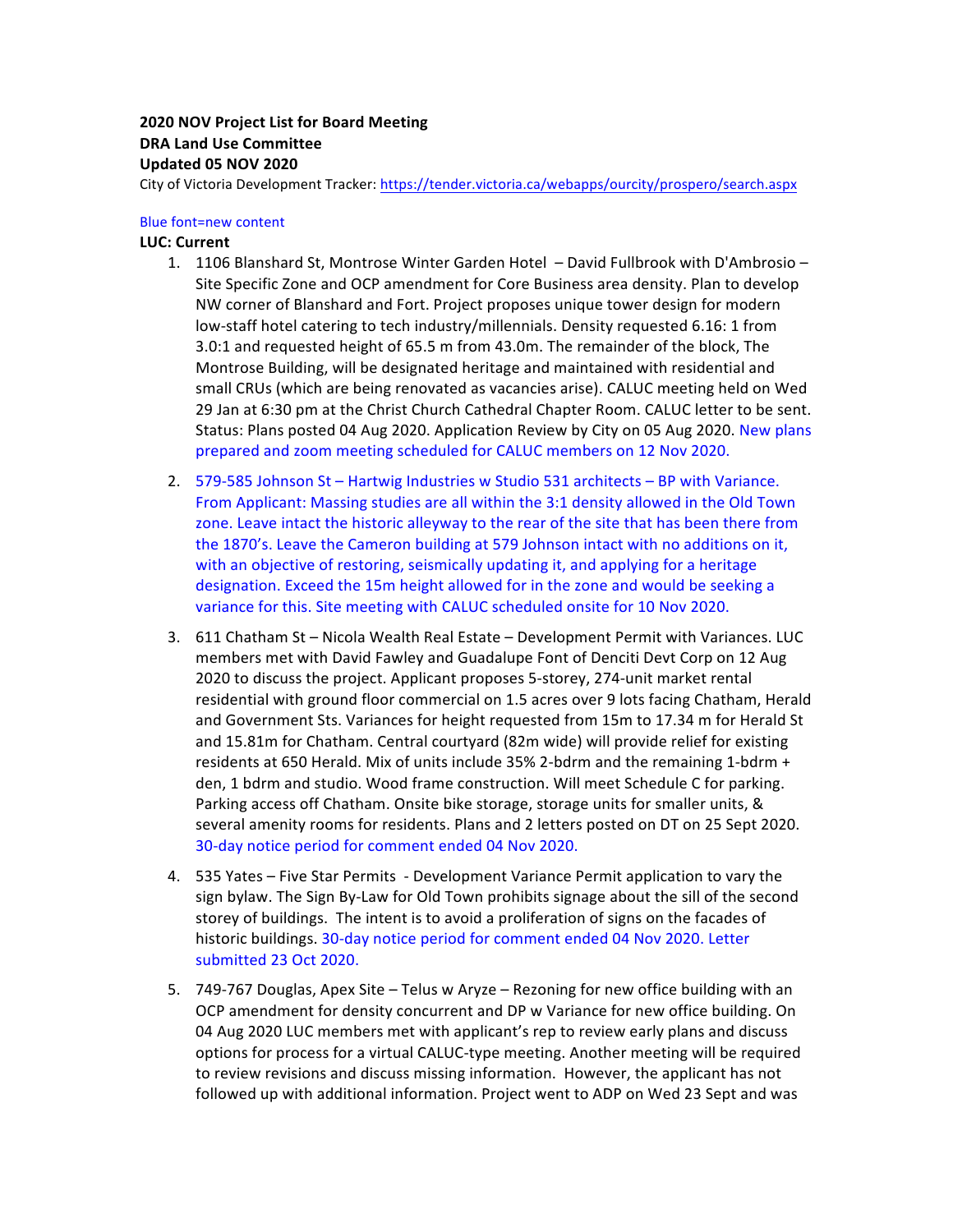approved with minor design changes recommended (eg. change signage above Empress, wood added to the soffits, etc). Status: Application Review by City Complete and with Applicant as of 04 Sept 2020. The 30-day window for public comment began 02 Oct but CALUC received public notice 2 weeks later. Also of concern, the documents & links on Devt Tracker do not provide sufficient information to adequately inform the public about the project.

- No info about what's expected under DCAP vs what  $@$ Telus proposes
- No info about what's expected under OCP vs what  $@$ Telus proposes
- No traffic study
- No view studies for the Humboldt Valley residents (as committed to by Aryze)
- No architectural renderings showing how the project impacts the immediate views & impacts skyline from various perspectives
- No renderings showing how people on the street will experience the project.

The City has not provided the LUC with any public comments that were collected through the Development Tracker as of 07 Nov 2020 and we spoke to the City on 06 Nov 2020 about this, and other failures of the interim CALUC process and how to remedy them (for all projects requiring public consultation, not just 767 Douglas).

- 6. 1150 Douglas, Bay Centre Liquor Distribution Branch Rezoning Application for retail cannabis for commercial space along Fort St. Status: Staff Review of Revised Plans as of 25 Sept 2020. Declined at CotW on 22 Oct 2020. DRA LUC letter sent 19 Oct 2020 supporting Staff rec to decline as location is within the proximity of a school and another Cannabis store.
- 7. 901 Gordon St Vikram Sachdeva in partnership with the Songhees Nation. Rezoning Application to permit the use of a Storefront Cannabis Retailer. Applicant notes that 901 Gordon Street is within 150 m from a school and 350 m from another Cannabis store. Status: Staff Review of Revised Plans as of 11 Sept 2020. DRA LUC letter sent 19 Oct 2020 supporting Staff rec to decline. Approved at CotW on 22 Oct 2020. Will be scheduled for Public Hearing.
- 8. 504 Herald, Herald St Brew Works Mike and Lee Spence Development Permit with Variance: Applicant seeking a permit to construct a rooftop patio with an occupancy of 99 additional liquor primary seats; bringing total occupancy to 277 from the previously approved 178. Anticipated use is not included in this application; only construction. Letter sent 20 May 2020. Status: Proceed to Council for Public Comment as of 21 May 2020. The Opportunity for Public Comment has been put on hold and will proceed with amendment request to Liquor License as of 16 Oct 2020.
- 9. 550 Pandora Chinese Freemasons Housing Society & M'akola Devt Services with architect Alan Lowe - Rezoning with an OCP Amendment (not listed on the Devt Tracker) for a 5-storey, 36-unit (5 STD, 27 1-BDRM, 4 2-BDRM) affordable-housing rental apartment building with 2 ground-floor commercial retail units. Proposed 3.60 FSR (revised from 3.62) above 3.0 permitted with height of 16.17m above 15m permitted. Proposal includes 44 Class 1 bike spots required but not the 6 Class 2. Creation of affordable housing units will be funded by BC Housing but operated by Chinese Freemasons Housing Society. "Variances are for the proposed FSR, Building Height & Short-Term bike parking." Status: Staff Review of Revised Plans 11 Sept 2020. Pre-CALUC meeting held on 15 Oct 2020.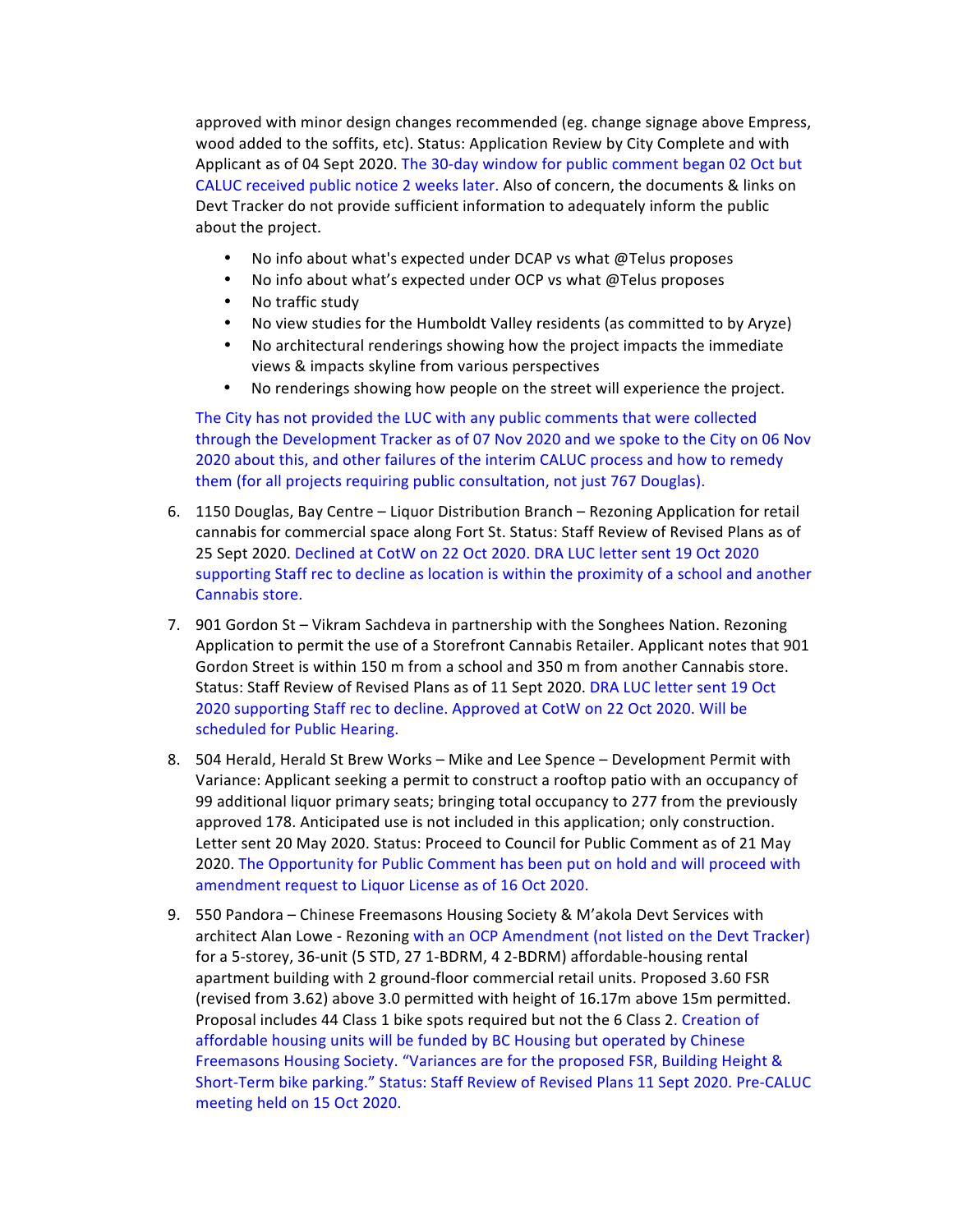- 10. 975 Pandora, Seventh Adventist Church Townline Rezoning and BP for 121 residential rental units ranging from studio to 5-bdrm (including pods) in 15storey/44.65 m (prev 16) tower at 5.46 FSR (prev 5.497) with ground floor commercial. Vehicle parking at 118 (req 113) with bike storage at 240 (req 162). There are 125 (prev 119) storage lockers. No retention of church building. CALUC letter submitted Mar 2019 based on 2018 submission. Status: Second set of revised plans posted to the Devt Tracker. Staff Review of Revised Plans as of 07 Oct 2020.
- 11. 1314 Wharf St, Northern Junk Reliance Properties Rezoning for the redevelopment of existing heritage buildings and a residential with ground floor commercial, mixed use addition, concurrent Heritage Alteration with FSR 3.39. CALUC Letter submitted 10 Sept 2019. Went to CotW on 11 June 2020. Council referred the application back to staff with the direction that the application adheres more to the heritage and old town guidelines. Revised Plans Posted 10 Aug 2020. Update Report on Rezoning Application & Heritage Alteration Permit w Variances went to Committee of the Whole 17 Sept 2020. Referred to Public Hearing Status: Will be scheduled for Public Hearing as of 01 Oct 2020.
- 12. 1244 Wharf St, McQuade's Building Robert Fung & Cascadia Architects. Rezoning application to allow for hotel use. No additional storeys being requested. Heritage designated building. Will apply for TIP. Includes substantial rehabilitation of the site through the preservation, rehabilitation and restoration of exterior and extensive reno of interior. Letter submitted to City on 28 Sept 2020. Status: Approved at CotW on 01 Oct 2020 and will be scheduled for Public Hearing.
- 13. 937 View St Nelson Investments w/ de Hoog & Kierulf Development Permit with Variance to build a 18-storey (from 15-storey or 45m to 54m) 267 (from 253) market rental units with parking for 0 (from 15) vehicles and 307 (from 172) bikes on R48 land and located in Fort St Heritage Corridor using pre-fabricated components. Proposed FSR 7.95 (from 7.27). Several setback variances are sought which negatively effect livability. Applicant is not proposing to rezone away from R-48 zone. Key messages from City staff report regarding previous plan: "still have major concerns with the overall massing, form and character of the proposed building. Although the initial 2017 submission still had challenges, the design had a few more consistencies with the design guidelines. The applicant was provided with a copy of the staff review based on the February 2017 submission for ease of reference.
	- Increase separation distances on east and south property lines.
	- Reduce the impact of shading on the public realm.

• Provide a radical redesign of the form and character of the building. Staff do not feel like the application sufficiently meets the design guidelines to warrant a review by the ADP. If the applicant chooses to move ahead without any significant changes, staff will take the application forward to COTW with a recommendation for refusal. However, staff commended the applicant in the submission of a market rental proposal that would contribute towards the City's housing targets. The proponent would prefer to move to ADP with a positive recommendation from Planning staff and is actively working towards support from all departments." LUC Letter sent 2 Feb 2020 based on 2019 plan. Status: With Applicant as of 25 Sept 2020. New letter to be sent.

14. 504 Herald, Herald St Brew Works – Mike and Lee Spence – Change to Lounge Endorsement for a Manufacturing Licence for 99-seat patio with hours of operation of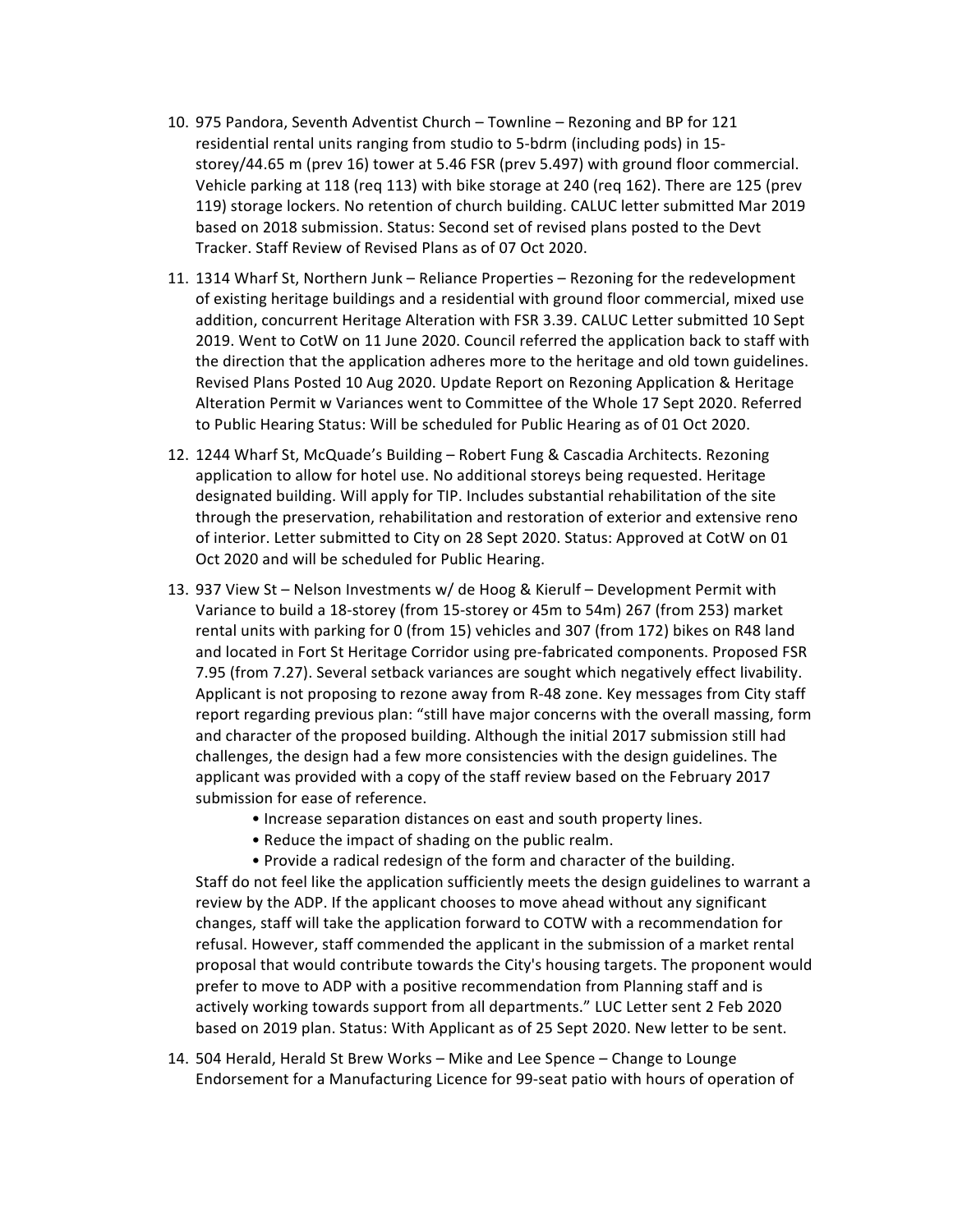9am to midnight Sun-Thurs and 9am to 1:00 am Fri and Sat. Status: City Notice seeks input by 14 Oct 2020. Fourth letter re this project submitted 25 Sept 2020.

- 15. DCAP Review City Staff-led stakeholder engagement process. Ian has outlined many of the DRA LUC concerns regarding gaps and priorities. The process continued over Teams Meeting on 29 Sept 2020 where Staff presented Draft DCAP Design Guidelines and received initial feedback from the Technical Working Group.
- 16. 1150 Cook St, Pluto's Dan Robbins & Fraser McColl Development Permit with Variance. At 16 storeys (+1 from previous version), it's over the 10-storey height limit that defines the density for the R-48 zone and the proposed density (now 7.78 not 8.98 FSR) is significantly above the OCP max. 129 units with 41 parking spots and 157 bike parking. Pluto's has had lease extended to Mar 2021. Presented at ADP on 22 July 2020. Access to video for ADP meeting gained from the City on 4 Sept 2020 and circulated to CALUC members. Status: Revised plans posted to Devt Tracker and Staff Review of Revised Plans 30 Sept 2020. New letter submitted 14 Sept 2020.

#### **LUC: Ongoing and Active**

- 1. Develop a draft doc outlining guidelines for Heritage Corridors as referred to in the OCP, and as relevant to Fort St. Discussed at 12 Aug 2020 pre-CALUC meeting. A CALUC member is reviewing supporting docs.
- 2. 1205 Quadra Starlight Rezoning for two sites on the south side of Yates btwn Quadra & Cook: 1.35 hectare full 900-block Yates and the 0.63 hectare eastern half of the 1000block Yates, 1045 Yates. FSR 6.0. Proposal requires an amendment to the OCP. Status: Staff Reviewed Revised Plans, Provided Comments to Applicant, now With Applicant as of 17 Jul 2020.
- 3. 1045 Yates St, Harris Chrysler (Phase 1) Starlight Development Permit w Variance for 6-storey podium w 17 & 19 storey towers w 6.0 FSR. Current zone S-1 and proposed CD. Rental for 510 residential units (incl 6 townhomes). Parking stalls on site 460 (103 commercial/visitor and 357 residential) & 680 bike parking. Status: Application Review by City Complete and now With Applicant 17 Jul 2020.
- 4. 1010 Fort St Abstract Developments Rezoning for the development of a 13-storey building with ground floor commercial and 55 residential above with 7 vehicle parking and 97 bike parking spots. Proposed FSR 5.37. CALUC letter submitted 1 Oct 2019. Status: Council on 2 July 2020. Referred back to staff to work with the applicant for possible 6-storey condo that complies with city requirements (heritage, planning, etc) with request from Council to pay the \$250k to affordable housing fund (a commitment made re Bellewood Park project) before 31 Dec 2020 deadline.
- 5. 1124 Vancouver J. Gordon Enterprises Second CALUC held 06 Nov 2019 but information presented was not complete. DRA LUC will postpone any additional CALUC meetings for this project until after the applicant gets approval by the Advisory Design Panel. CALUC letters submitted for both meetings. Status: Staff Review of Revised Plans as of 14 May 2020. The DRA LUC has not been contacted regarding changes and new plans have not been posted to the Devt Tracker.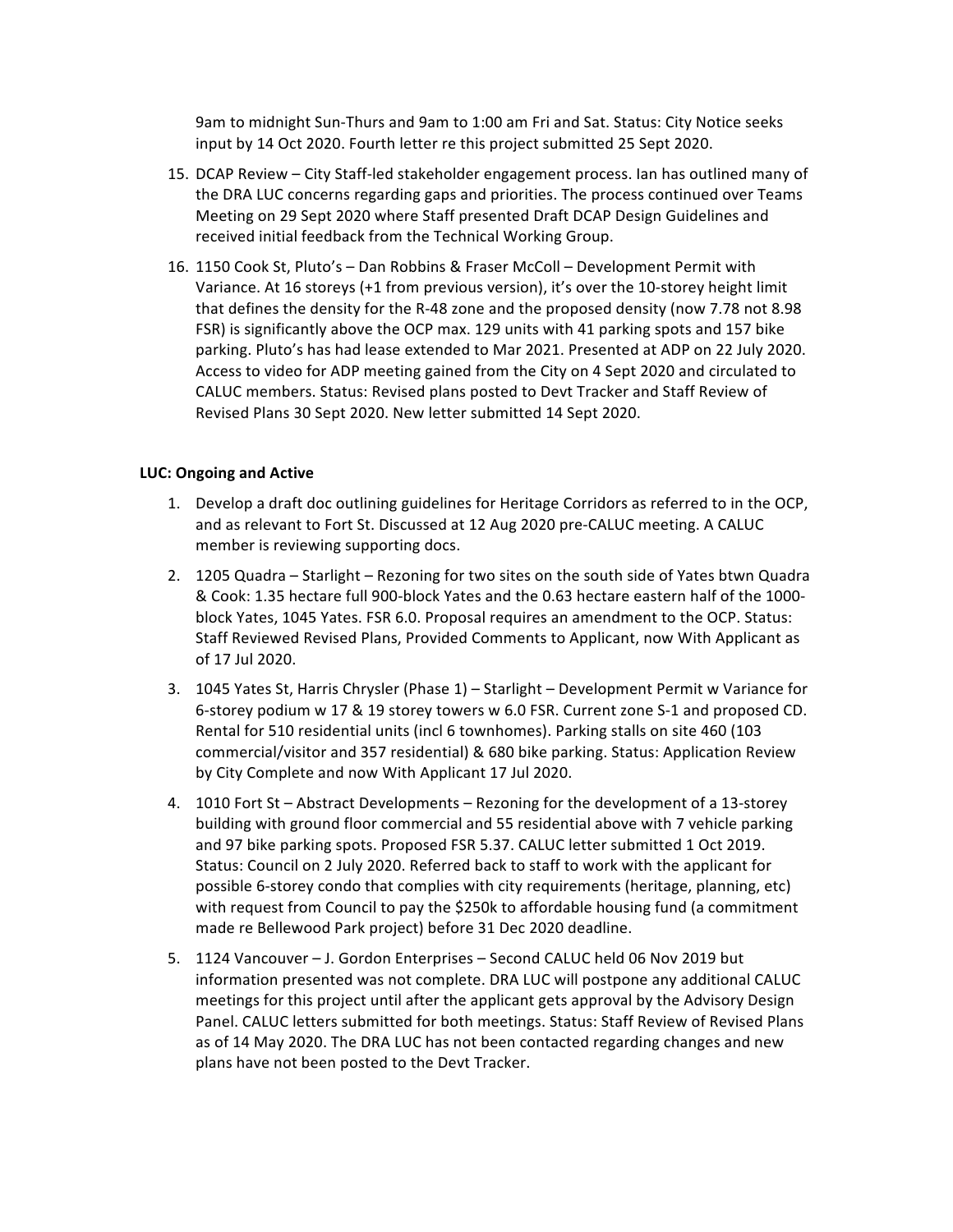- 6. 900-block Yates, Market On Yates & Harris Green Village between Quadra to Vancouver and Yates to View, as well as the eastern half of the 1000-block Yates (mid-block to Cook) – Starlight Investments. Status: With Applicant since 21 Feb 2020. CALUC letter submitted to City 08 Mar 2020.
- 7. 777 Herald, Hudson Place One Townline Development Variance Permit for a height variance from the previously approved plans. Note: This project was granted a 3m height variance in 2018. Construction of this building is nearing completion. Status: Application Received and Review by City 20 Feb 2020.
- 8. 1312 Broad, Duck Block UVic Properties/Chard Rezoning, Development Permit and Heritage Alteration for 6-storey 139-unit hotel with ground floor commercial with FSR 4.0 (from 4.39). Includes an OCP amendment for a very significant increase in density offside of the Official Community Plan maximum densities for Old Town and best practices of Heritage Conservation. Status: On Thurs 06 Feb 2020, CotW voted to send this project to Public Hearing.
- 9. 700 Douglas, Bus Depot Bosa with James KM Cheng Rezoning to construct long-term rental with ground floor commercial. Status: With Applicant since 4 Oct 2019.
- 10. On 04 Jul 2019 at Committee of the Whole, Council unanimously passed the recommendation "That Council consider as part of the 2020 budget discussions the allocation of some new assessed revenue for parks and green space acquisition and amenities in neighbourhoods where development is occurring."
- 11. List of Community Amenities needed for Downtown Harris Green. Results from 2014 Town Hall Meeting were substantiated by comments on Social Media in 2020 outreach. Many other challenges and issues identified that were not related to amenities but have been noted. Will continue to collect and compile.
- 12. 1620 Blanshard, Gateway Green Tri-Eagle & Jawl Residential Temporary Use Permit to demolish the two-storey commercial building and provide 62 surface parking spaces. Staff recommendation to decline the TUP. Council approved the TUP but requested that the applicant work with Staff to explore the temporary use of the site for modular housing as opposed to parking. There will be another public notice circulated (for any TUP use) before it goes to Public Hearing. Status: Report Preparation by Planner since 14 Nov 2019.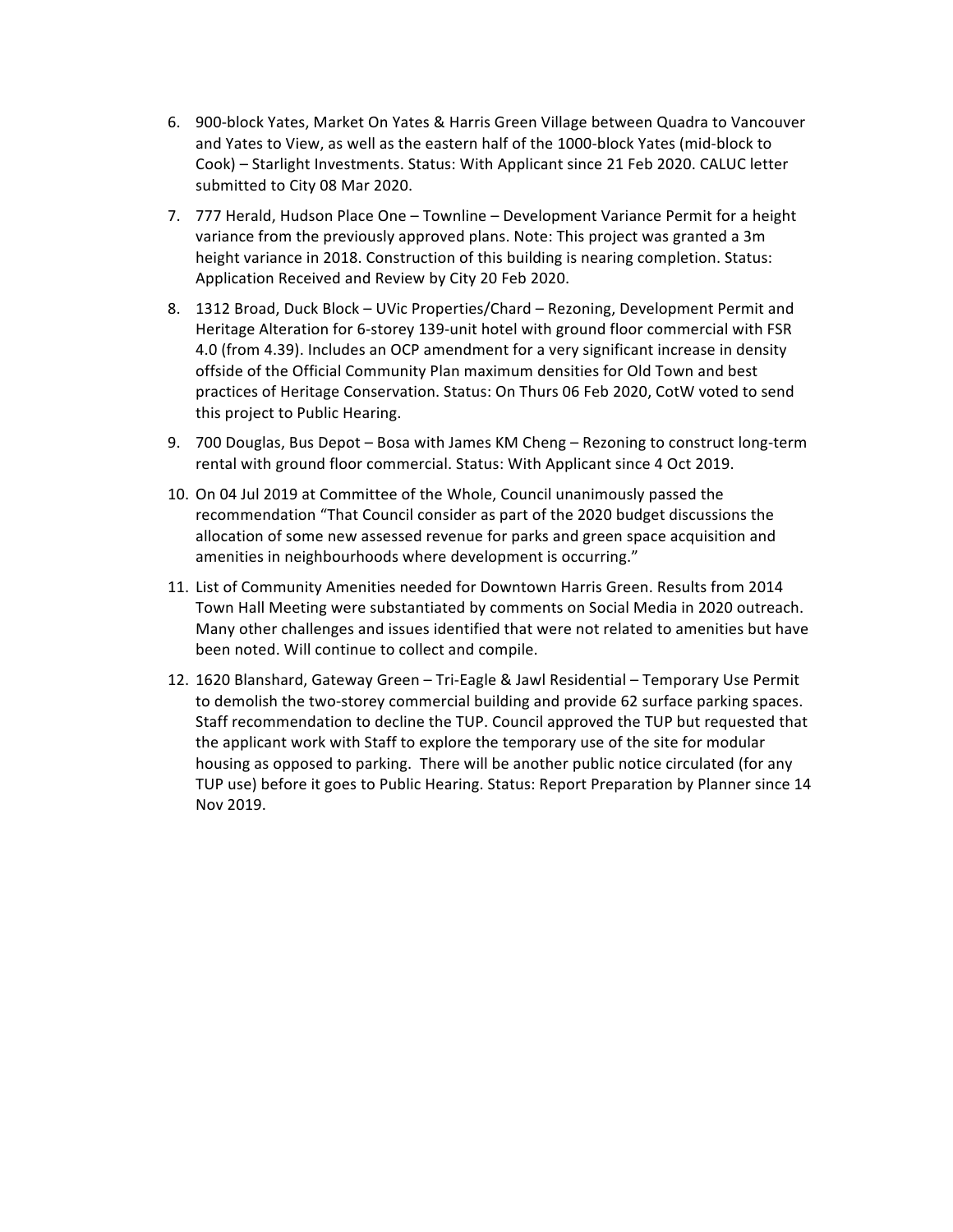# **Communications and Membership Committee Report – November 2020**

Update on Committee activities:

- **• Newsletter:** 
	- o The October newsletter was issued on October 19. Statistics from Mail Chimp indicate that it was opened by 49.7% of subscribers, up from our average of 46.8%. The items most frequently clicked on were the City's Sheltering Rules document and the Development Tracker item re the Telus Ocean project. I intend to put together a newsletter in mid-November and welcome contributions form Board members.

# • **Other**

- **o 2** new members since the last report.
- **o** We are reactivating our questionnaire that we sent to Candidates for the City by-election in March, and will send to the 11 Candidates who have registered for the rescheduled by-election on December 12. Sandra and I will be working on reviewing and reviewing these questions.
- **o** Many neighbourhood associations are collaborating on holding virtual all-candidates forums for the upcoming by-election. Dates are December 3 and 7. It was decided that 2 forums were required to address the various range of topics. I am the representative of the DRA on the Working Group that is organizing this initiative. Topics are currently being finalized.

Submitted by Doug Boyd Chair, Communications and Membership Committee